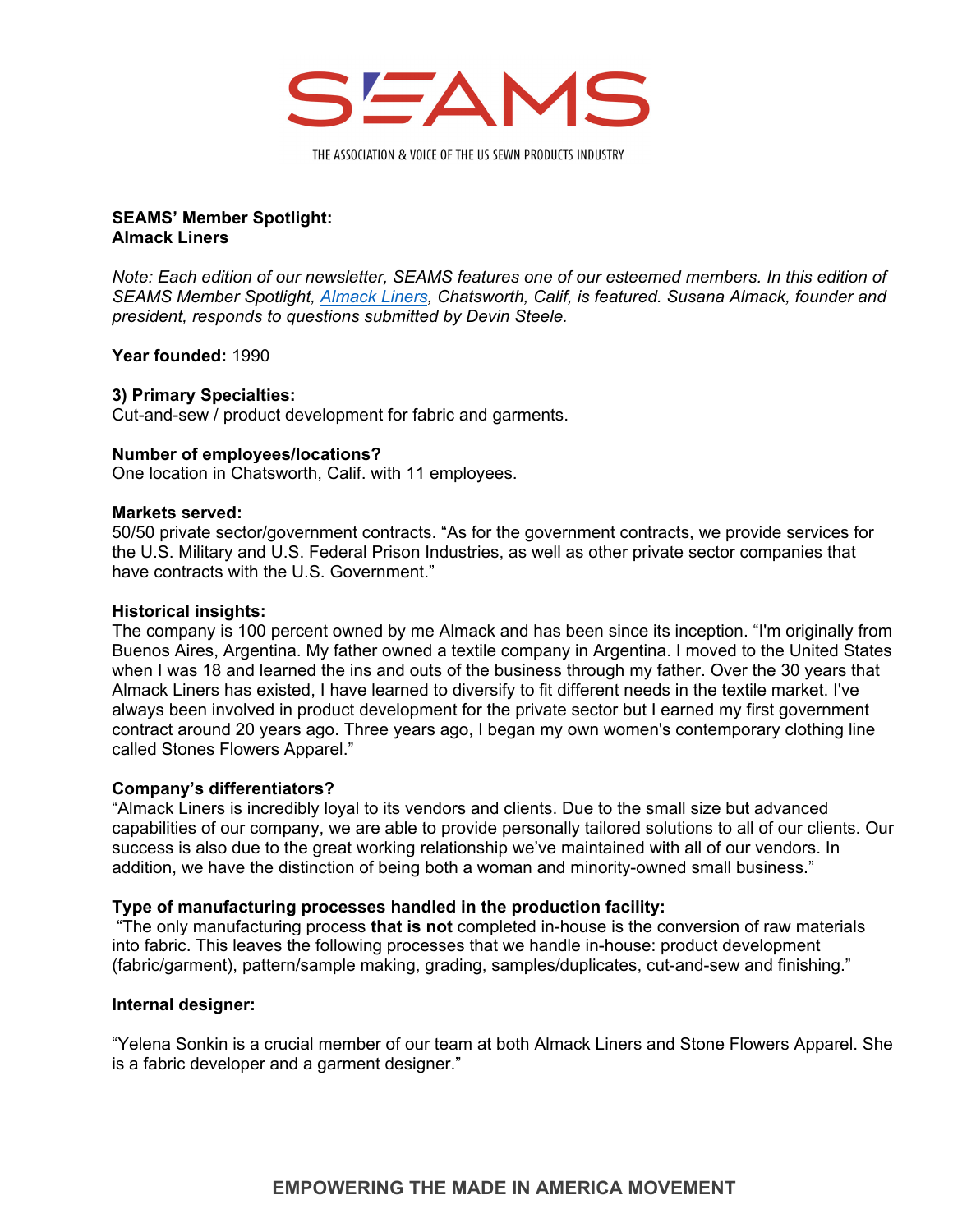

THE ASSOCIATION & VOICE OF THE US SEWN PRODUCTS INDUSTRY

#### **Military products:**

"In conjunction with Beverly Kimball (formerly of Natick), Almack Liners developed and designed the physical fitness uniform (PFU) trunks for the U.S. Army. This included the issued and optional trunks. Almack Liners designed the trunks themselves as well as two of the component fabrics used in the trunks (the liner fabric and side-panel fabric). For the PFU trunks that we designed, Almack Liners provides the aforementioned fabric to UNICOR FPI to produce the issued PFU trunks and to Soffe Apparel for the optional PFU trunks. We also hold other contracts with UNICOR FPI and the private sector manufacturers, under which we provide fabric for production of PFUs for the Marine Corps, Air Force and Navy.

# **On Berry Amendment**:

"The Berry Amendment is important to our business because it requires all products manufactured for federal contracts to be made in the U.S.A. along with the components used in the products. As discussed above, Almack Liners is an entirely U.S.A.-based business. As an aside, everything for Almack Liners' contemporary clothing line (Stone Flowers Apparel) is made in the U.S.A. as well."

### **How company has adapted over the last few years to remain competitive, especially as much apparel production has moved offshore?**

"Almack Liners takes pride in producing everything in the U.S. We try to make our clients and consumers aware of the importance of keeping our economy moving through the patronage of U.S. based businesses. Obviously, the Berry Amendment has kept the public sector side of our business relevant. In terms of the private sector, we emphasize that we ensure ethical work conditions for our employees by keeping all the production in-house, which we believe is an increasing concern for American consumers.

# **Thoughts on the made-in-America movement:**

"I think the made-in-America movement is a must! We need to support each other and we have the values as a nation to respect and cultivate a healthy environment for our employees, which transfers over to a higher quality product for our consumers. The made-in-America movement has also ensured that garment, fabric and dye production is sustainable for the environment, in a way that is not the case for offshore production. We can't underestimate the importance of this. By keeping production in the U.S., we maintain a healthy relationship with Mother Earth.

#### **Company's ongoing strategy to produce or source in this country:**

The biggest element is maintaining the excellent relationship we have with our vendors. By establishing and maintaining these relationships with other U.S.-based vendors, it's easier to continue developing and manufacturing high-quality products through a team effort.

#### **Biggest challenges and opportunities in manufacturing in the USA?**

"Since *we've never* manufactured abroad and have maintained solid capitalization for most of the history of the company, I don't personally see many serious challenges to manufacturing in the U.S. The main challenge, undeniably, would be the increased costs that come with manufacturing here and thereby remaining competitive in the marketplace with cheaper products coming from overseas. However, the opportunities that come with manufacturing in the USA as a U.S. Citizen-owned business is that we have much greater quality control over all elements of our production and thereby insure that